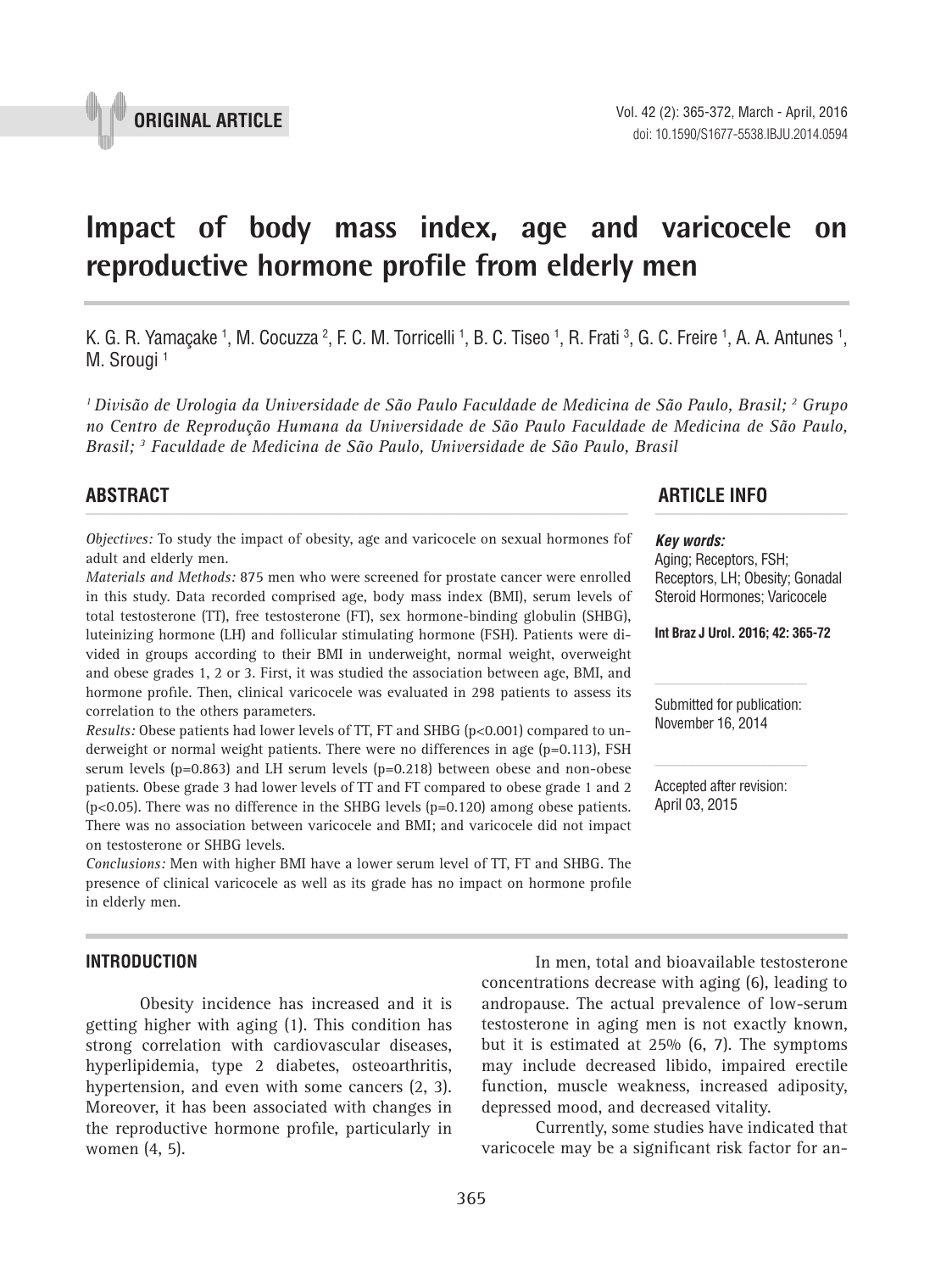drogen deficiency even for elderly men (8). There is evidence that varicocele has a negative impact on the Leydig cells function (9-11) and varicocelectomy can improve its function and increase the testosterone level (12, 13).

Therefore, there are data supporting the association between obesity, aging and varicocele with low reproductive hormone levels (14-16), however the interaction between these factors is still unclear. Herein, we aim to study the impact of obesity, age and varicocele on sexual hormones of adult and elderly men.

# **MATERIALS AND METHODS**

# Study design

We evaluated 907 men who were referred to our institution for prostate cancer screening in March 2012. Men with more than 50 years were eligible to participate. All patients were initially attended by a nurse responsible for assess their vital signs (temperature, blood pressure, heart beat rate, and glucose level). Patient's height and weight were also measured. All patients also filled out a questionnaire with their demographic data. Before medical visit, blood tests were collected and it could include the reproductive hormone profile if patients were in agreement. Eight hundred and seventy five men signed the consent term and were enrolled in this study. Institutional Review Board and Human Subjects Committee approved it.

The physical examination was performed by experienced urology assistants in all subjects following the same protocol. Testicular volume was measured with a Prader orchidometer (17). It uses a set of 12 models, ellipsoid shape, made of plastic with volumes of 1cm<sup>3</sup>, 2cm<sup>3</sup>, 3cm<sup>3</sup>, 4cm<sup>3</sup>, 5cm<sup>3</sup>, 6cm<sup>3</sup>, 8cm<sup>3</sup>, 10cm<sup>3</sup>, 12cm<sup>3</sup>, 15cm<sup>3</sup>, 20cm<sup>3</sup> and 25cm³. Testicular volume was estimated by visual comparison to the set of models during physical examination.

All serum exams were performed at the same laboratory of our medical center using the same technique. All patients had hormone levels measured by a peripheral venous serum sample taken between 8:00am and 10:30am. Reproductive hormone profile included total testosterone (TT), free testosterone (FT), sex hormone binding globulin (SHBG), follicle-stimulating hormone (FSH), and luteinizing hormone (LH). TT and FT were measured by RIA assays (Diagnostic Systems Laboratories Inc., Webster, TX, USA). Their average sensitivities were 10ng/dL and 0.18pg/mL and the within-run and between-run coefficients of variation (CVs) were 8.3 and 7.7 and 6.2 and 8.9%, respectively. FSH and LH were measured by FIA (AutoDELFIA hLH, Wallac Oy, Turku, Finland) with sensitivity limit of 0.15mU/mL and CVs of 6.6 and 7.3%, respectively. The CV for SHBG was 5%.

Initially we studied the impact of patient's age and BMI, calculated by dividing weight by height-squared (kg/m²), on reproductive hormone profile. Patients were divided according to their age in four groups: under 50, 50 to 60, 60 to 70, and over 70 years. They were also classified according to their BMI in underweight (≤18.5kg/m²), normal weight (18.6-24.9kg/m²), overweight (25-29.9kg/ m<sup>2</sup>), obese grade 1 (30-34.9kg/m<sup>2</sup>), obese grade 2  $(35-40\text{kg/m²})$ , and obese grade 3 ( $\geq 40\text{kg/m²}$ ). A correlation between age and total testosterone, free testosterone, SHBG and FSH, and LH was performed for each group. Thereafter, a correlation between BMI and total testosterone, free testosterone, SHBG and FSH, and LH was also carried out for each group. In addition, a correlation between age and BMI was also performed.

In addition, 298 subjects were evaluated for presence and grade of varicocele. The selection was randomly performed. The subgroup of patients that were examined for varicocele had similar mean age and BMI (60.5 years and  $27.7 \text{kg/m}^2$ ) when compared with the remaining patients**.** Physical examination was conducted in a warm and comfortable office with patient in standing position. Varicocele was classified, if present, according to the modified criteria of Dubin and Amelar (18) as follow: grade 1, dilation of spermatic cord palpable only while performing Valsalva maneuver; grade 2, dilatation of the spermatic cord palpable without the Valsalva maneuver; or grade 3, massive dilatation of the spermatic cord is visible without Valsalva maneuver. In cases of bilateral varicocele, the side with the high grade was used to final classification. In this subgroup of patients, correlation between BMI, age, testicular volume, hormone levels and varicocele (presence and grade) was performed.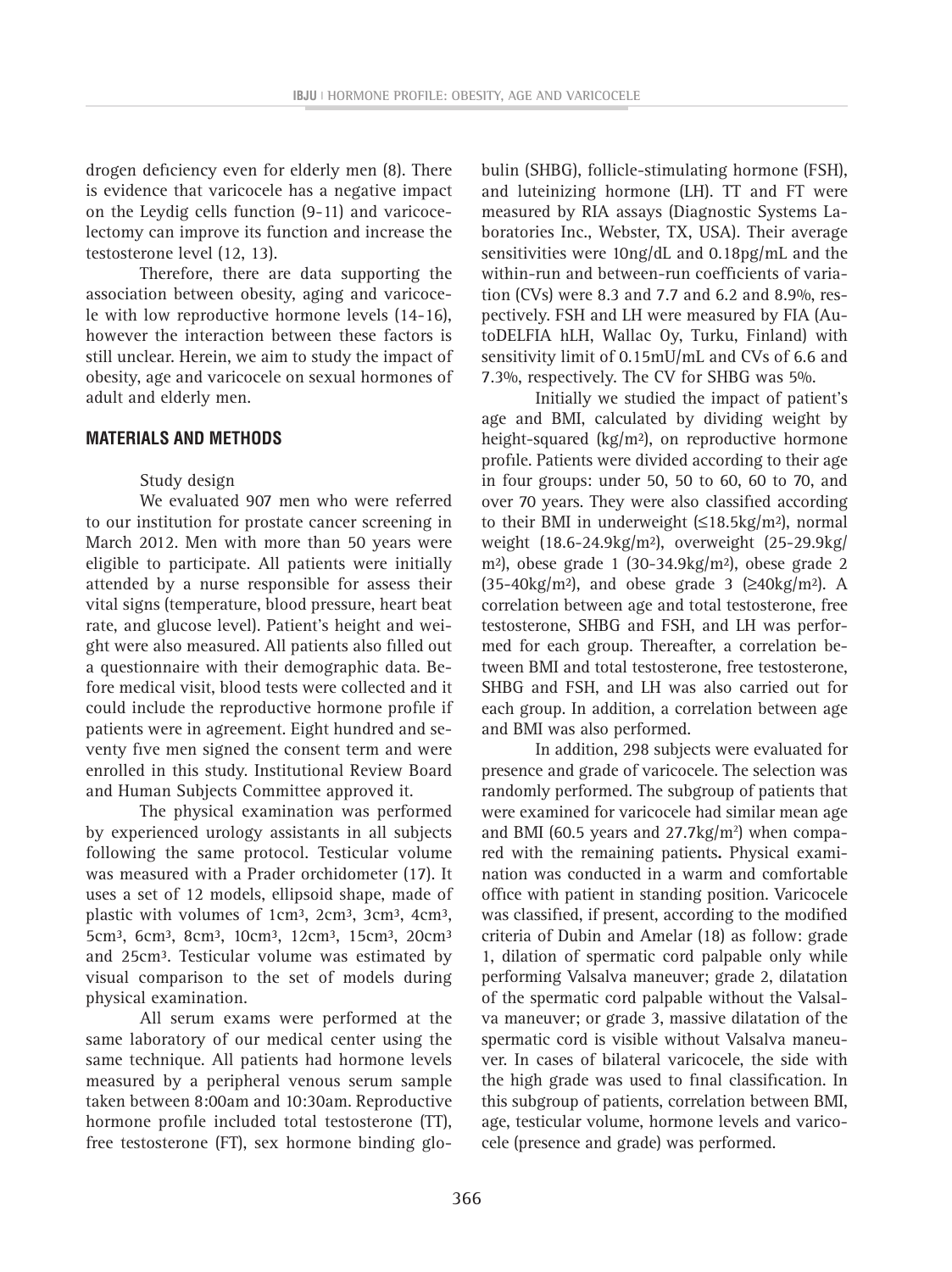## **Statistical analysis**

SPSS version 20.0 (Chicago, IL, USA) was used to analyze the collected data. All data were descriptive and based on frequencies. Comparison of continuous variables was carried out using Student's t test. Groups were compared with Kruskal-Wallis one-way analysis of variance. Significance was set at p<0.05.

# **RESULTS**

### **Age and Body Mass Index**

Demographic data and reproductive hormone profile are summarized in Table-1. There were no associations between age and TT, FT, SHBG, FSH and LH levels. There was also no asding the SHBG levels from obese grade 1, 2 and 3 (p=0.120). FSH and LH levels had no difference between the groups in relation to BMI (p=0.863 and p=0.218; respectively).

## **Varicocele**

The prevalence of varicocele was 36.3% (n=106). Thirty-five, 52, and 19 patients had grade 1, 2 and 3 varicocele, respectively. There was no significant association between the presence or grade of varicocele and sexual hormone levels Table-2. The median (Q1-Q3) of TT levels (ng/dL) in varicocele grade 1, 2 and 3 were: 413 (257-535), 392 (276.5-527.5) and 358 (280-493), respectively-Figure-5. Patients with or without varicocele had similar BMI (p=0.418). There was no significant association between grade of varicocele and

# **Table 1 - Demographic data and reproductive hormone profile.**

|                                       | Population in study        | Reference values |  |
|---------------------------------------|----------------------------|------------------|--|
|                                       | 875                        | ٠                |  |
| Age (years)*                          | $61.0 \pm 6.0$ (46-87)     | ٠                |  |
| Weight $(kg)^*$                       | 79.0±14.0 (31-140)         | ٠                |  |
| Body Mass Index (Kg/m <sup>2</sup> )* | $27.2 \pm 4.4$ (13.4-44.3) | ۰                |  |
| Total testosterone level (ng/dL)*     | 452.4±211.5 (15-1300)      | 271-965          |  |
| Free testosterone level (pmol/L)*     | 282.3±126.7 (5-927)        | 131-640          |  |
| SHBG level (nmol/L)*                  | $49.6 \pm 24.4$ (9-278)    | $12 - 75$        |  |
| LH level (IU/L)*                      | $5.0\pm4.0$ (0.8-71.4)     | $1.0 - 8.4$      |  |
| FSH level (IU/L)*                     | $7.1\pm6.6$ (1.0-70.8)     | < 10.5           |  |

\* Mean±SD (range)

sociation between age and BMI (p=0.130) as showed in Figure-1. Comparing BMI and reproductive hormone levels, it was observed that obese patients had lower hormone levels. Obese patients (grade 1, 2 and 3) had a significant lower level of TT, FT and SHBG  $(p<0.001)$  compared to underweight and normal weight patients–Figures 2, 3 and 4. However, there were no significant differences in the TT ( $p=0.178$ ) and SHBG ( $p=0.933$ ) levels from underweight and normal weight patients. There were also no differences in the TT  $(p=0.149)$  and FT  $(p=0.443)$  from obese grade 1 and 2. In addition, there was no difference regarBMI (p=0.993). There was no association between varicocele grade and testicular volume (p=0.419).

# **DISCUSSION**

In this study we noted that obese patients have lower levels of some hormones such as TT, FT and SHBG compared to underweight and normal weight patients. There was not found any association between BMI and age in our population. Regarding varicocele analysis, the presence and grade of varicocele had no impact on TT and SHBG. Patients with varicocele compared to pa-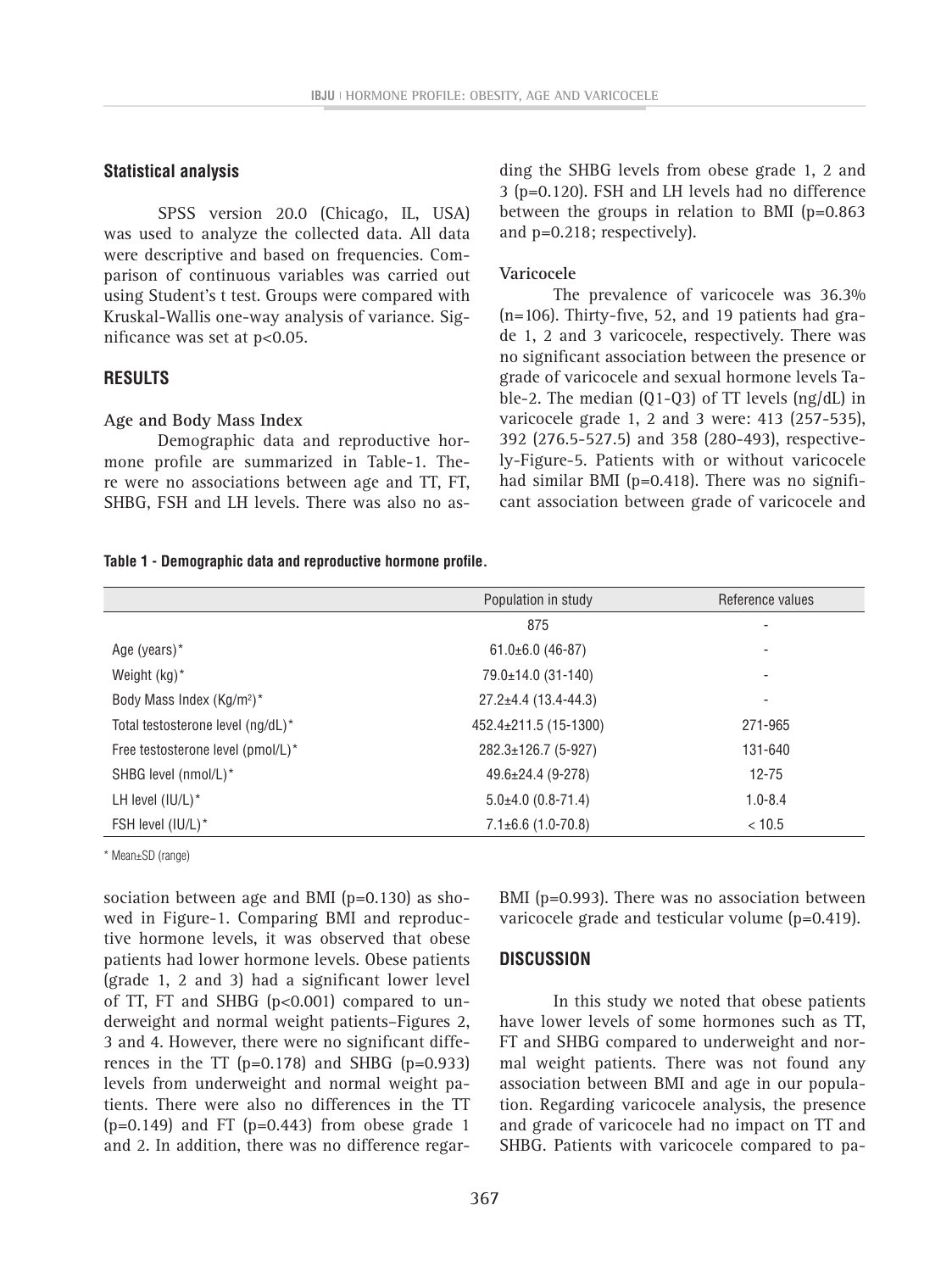

**Figure 1 - Association between age and body mass index (p=0.130).**

**Figure 2 - Association between body mass index and total testosterone (p<0.001).**



tients without varicocele were similar regarding age, BMI and hormone levels.

The behavior of sex hormone levels in middle-aged men has gain interest due to hormone replacement with steroids. Several large cross-sectional studies have come to consensus on a 1–2% annual decline in free or bioavailable testosterone (6). Despite strong evidences of the decline of sex hormone levels, our study did not demonstrated correlation between aging and hormone levels. Maybe it could be influenced by the smaller subset of patients older than 65 years and less than 40 years.



**Figure 3 - Association between body mass index and free testosterone (p<0.001).**

**Figure 4 - Association between body mass index and sex hormone binding globulin (p<0.001).**



The prevalence of obesity is influenced by age, gender, race, and socioeconomic status. Obese population has been increasing in the United States in part because of an increasing number of old people. More than one-third (34.9%) of adults were obese in 2011-2012. In 2011-2012, the prevalence of obesity was higher among middle-aged adults (39.5%) than among younger (30.3%) or older (35.4%) adults (19).

This tendency has great effect on population health as a high BMI is linked to a higher morbidity and mortality rates (3, 20). It is also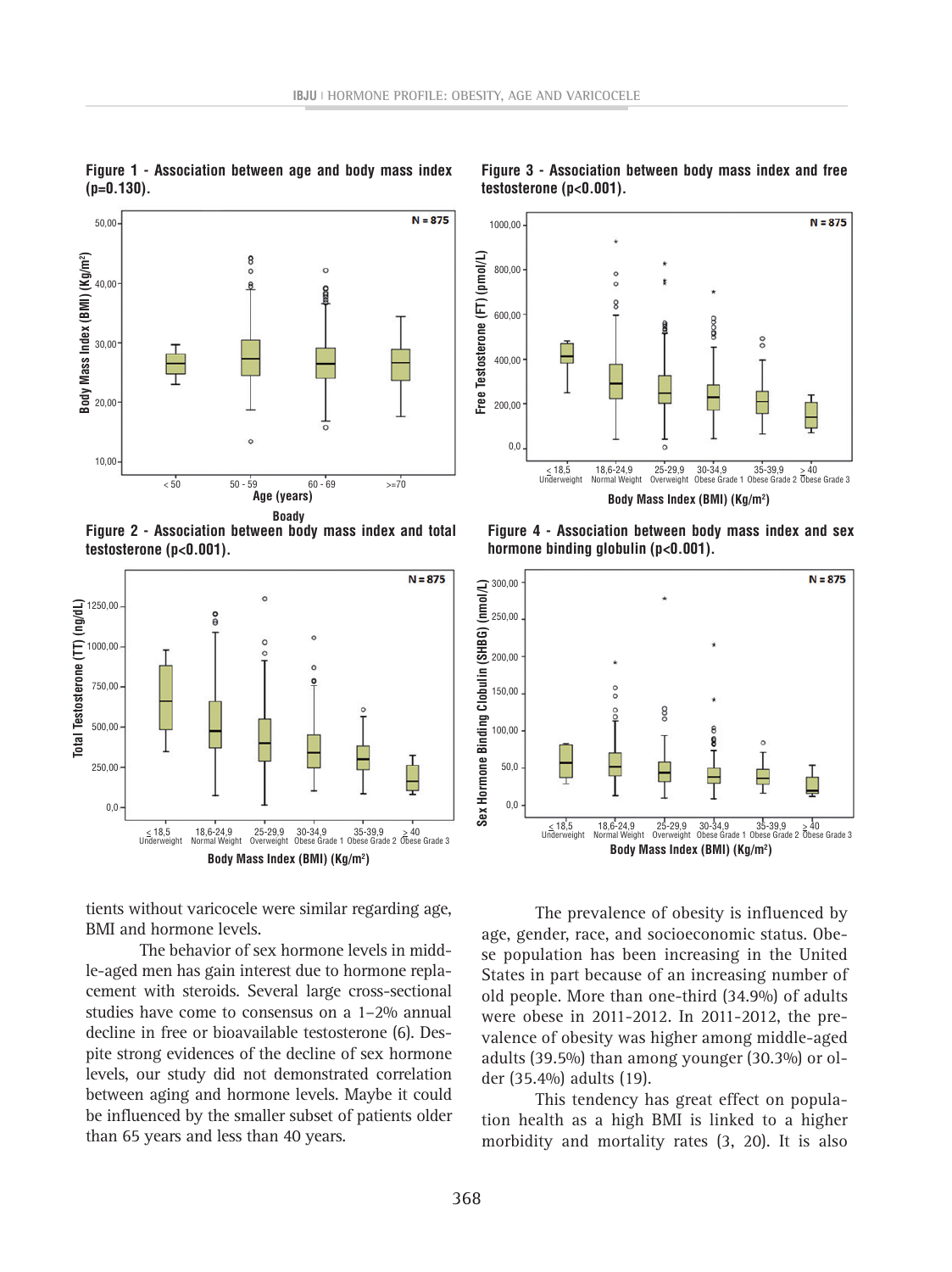|                                       | Reference value | Absence of varicocele               | Varicocele group                    | p value |
|---------------------------------------|-----------------|-------------------------------------|-------------------------------------|---------|
|                                       |                 | 192                                 | 106                                 |         |
| Age (years)*                          |                 | 60 [56-66]<br>$(46-76)$             | 60 [56-66]<br>$(50-79)$             | 0.516   |
| Weight (kg)*                          |                 | 80 [69-90]<br>$(48-131)$            | 80 [70-87]<br>$(48-116)$            | 0.857   |
| Body Mass Index (Kg/m <sup>2</sup> )* |                 | 27.0 [24.1-30.8]<br>$(17.6 - 44.3)$ | 26.6 [24.5-29.1]<br>$(19.2 - 37.0)$ | 0.418   |
| Total testosterone level (ng/dL)*     | 271-965         | 388.5 [263.5-517.5]<br>$(118-1203)$ | 395.0 [277.0-523.0]<br>$(15-1601)$  | 0.973   |
| Free testosterone level (pmol/L)*     | 131-640         | 243.5 [189.0-307.5]<br>$91 - 828$   | 256.0 [180.0-332.0]<br>$(6 - 566)$  | 0.677   |
| SHBG (nmol/L) level*                  | $12 - 75$       | 42 [30-58]<br>$(10-158)$            | 45 [32-56]<br>$(10-100)$            | 0.674   |
| LH level (IU/L)*                      | $1.0 - 8.4$     | $4.0$ [2.7-5.6]<br>$(0.8 - 34.2)$   | $3.8$ [3.0-5.4]<br>$(1.8 - 29.9)$   | 0.384   |
| FSH level (IU/L)*                     | < 10.0          | $4.9$ [3.2-7.2]<br>$(1.0 - 70.8)$   | $5.2$ [3.5-7.5]<br>$(1.0 - 64.9)$   | 0.244   |

# **Table 2 - Comparison between patients with and without varicocele.**

\* Mean [Q1-Q3] (range)

# **Figure 5 - Association between total testosterone levels, presence and grade of varicocele (p=0.993).**

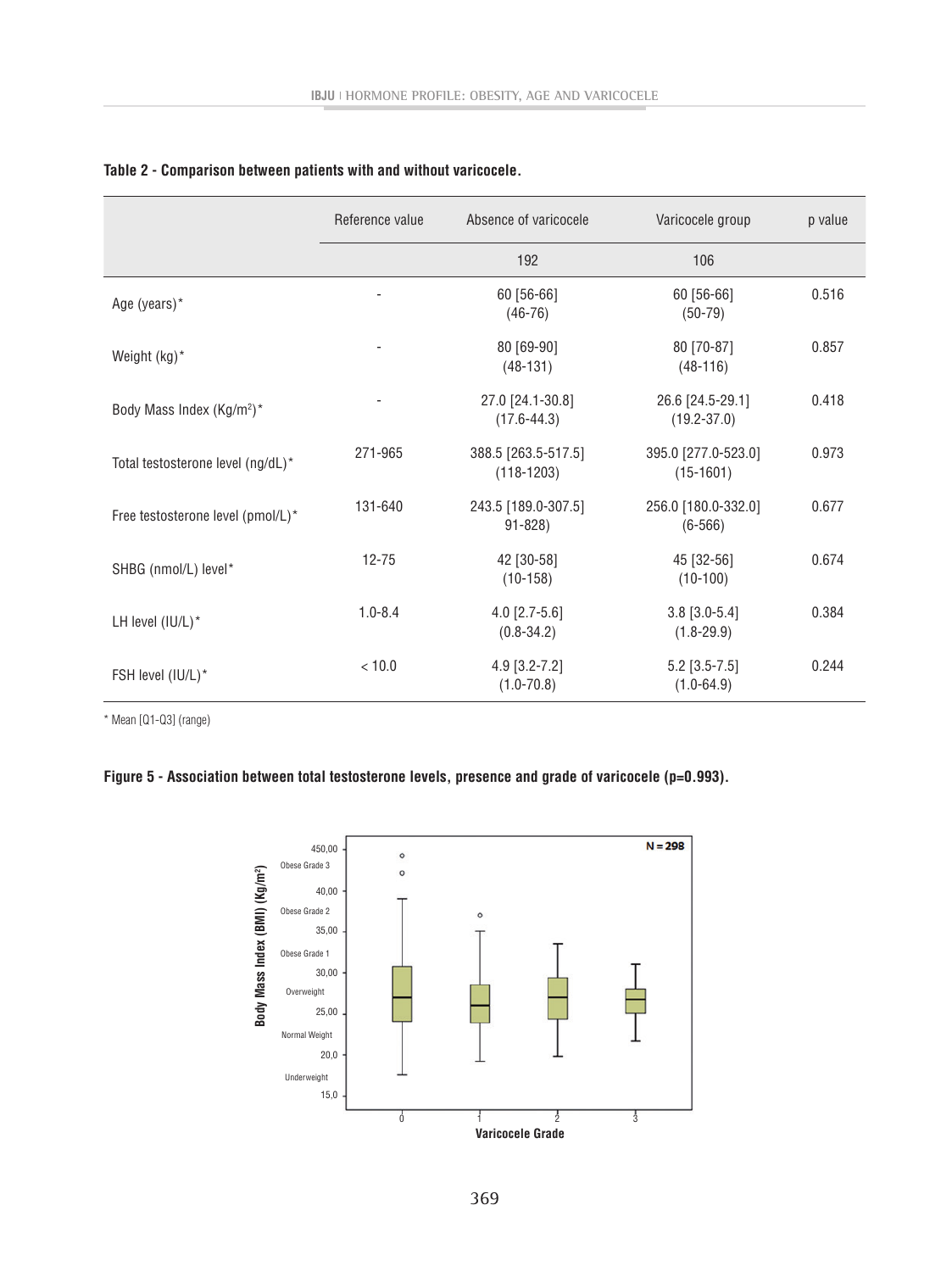known that obesity has a negative influence on levels of testosterone and estrogens, as well as SHBG (21). However, the impact of obesity on FT is not so well-established (4, 5, 22). These hypogonadic patients suffer from androgen deficiency symptoms that can be relieved with androgen replacement therapy, leading to a better quality of life (23).

Free testosterone and FSH plays an important role in spermatogenesis (24). As exposed before, testosterone significantly decreases in obese men, but the decrement of free testosterone is not so prominent (25). It has been reported that obese men have a mean FT level only 5% lower than normal weight men (26). In addition, there is no evidence of a relationship between BMI and FSH. These findings strongly suggest that endocrine control of spermatogenesis is maintained even in obese men.

In a large review, eighteen of the twenty studies measuring testosterone and 15 of the 16 studies measuring SHBG reported negative relationships between BMI and these hormones. Of 12 studies that investigated free testosterone, 10 reported a negative relationship with BMI (27). Our study reported a negative relationship between BMI with TT, FT and SHBG. In the other hand, no association between FSH and LH with BMI was observed.

Regarding the relationship between BMI and SHBG levels, the negative correlation reported in several studies could be explained by a reduced hepatic globulin synthesis due to inhibition by excessive circulating insulin in men with a higher BMI (4), reduction observed in our group of patients.

Varicoceles are diagnosed in up to 15% of the general population (28), in about one-third of men who present for evaluation of primary infertility and in up to 40% of patients with infertility (29). Our study revealed an increased prevalence of varicocele in elderly men (36.3%) compared to general population.

Moreover, recent studies have indicated that varicocele has a detrimental effect on testicular Leydig cell function, reducing serum testosterone levels (30, 31). A higher prevalence of varicocele and a lower serum level of TT and FT have been correlated to aging (32). Based on

these evidences, we can assume that men with varicocele may be at risk for premature androgen deficiency and that varicocele repair may reduce this risk. A recent study showed that microsurgical varicocele ligation resulted in a significant increase in serum testosterone levels in more than two-thirds of men (14). In addition, some studies have shown that BMI has a protective effect for the development of varicocele (33, 34). However, there seems to be an inverse relation between BMI and serum levels of testosterone, and varicocele could be involved in this relationship. Despite evidences suggesting that varicocele may have an impact on testicular function, in our studied population, it was not observed. Maybe the reduced number of patients with grade 3 varicocele included in the study compared to previous reports (14) can explain it. To our knowledge, no previous study has reported the relationship of ageing, obesity and varicocele.

Our study has some limitations that should be mentioned. It is a cross sectional study, thus patients were not followed over time. The real impact of aging or varicocele in each subject cannot be assessed due to our study design. In addition, the levels of estradiol were not assessed. These data could explain the impact of the BMI on hormone profile. Also, we were not able to determine if weight loss could improve the hormone profiles of obese patients. We believe that the low number of obese patients with clinical varicocele may have impacted on our results. This is a limitation of our sample characteristics.

# **CONCLUSIONS**

Men with higher BMI have lower serum levels of total testosterone, free testosterone and SHBG, which impair gonadal function. The presence of varicocele as well as its grade has no impact on hormone levels of elderly men.

# **Abbreviations**

**KGRY =** Data acquisition and its interpretation. Drafted the manuscript

**MC =** Study design and critical review for intellectual content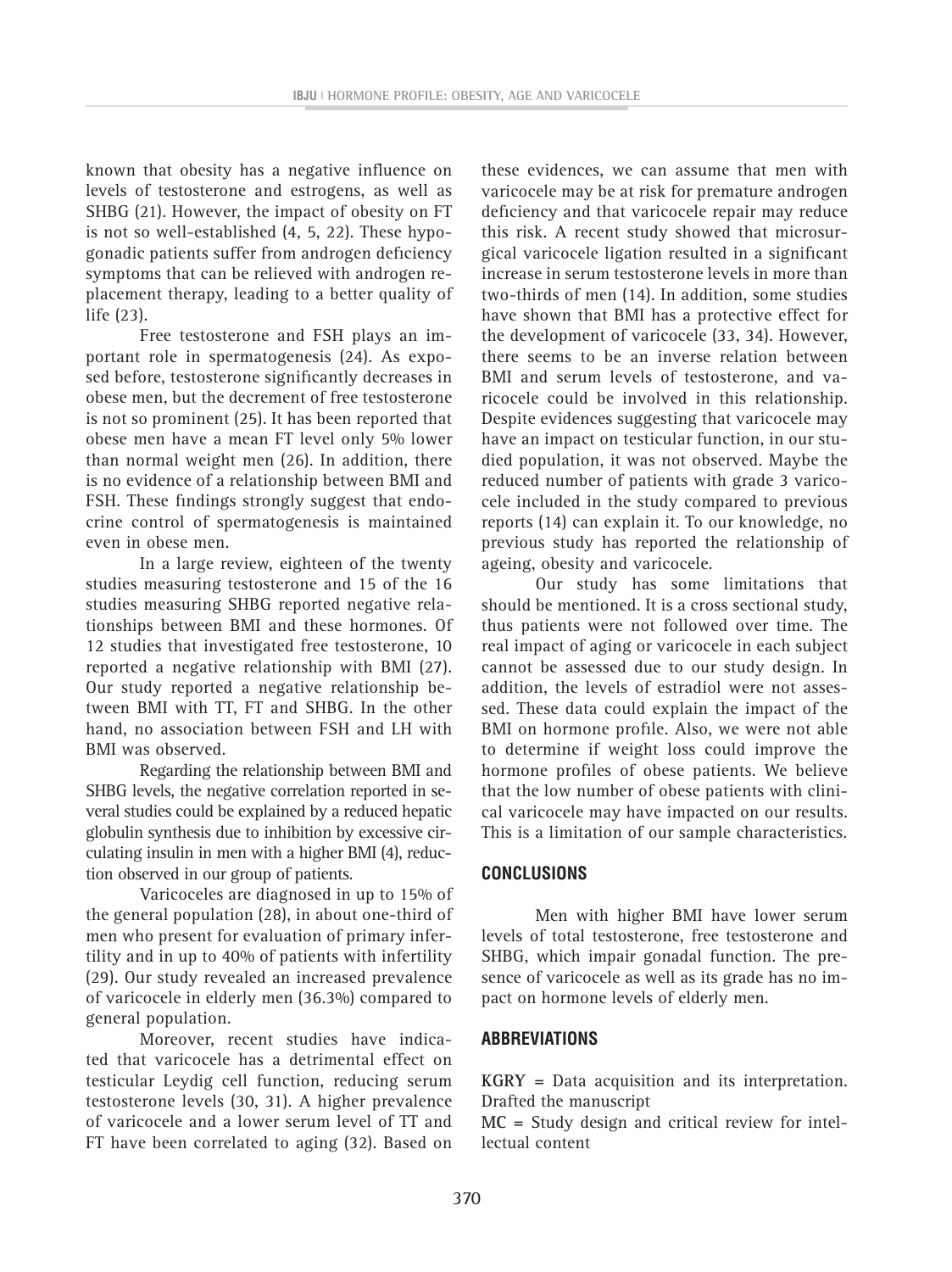**FCM =** Critical review for intellectual content. Drafted the manuscript **BCT =** Data acquisition and its analysis **RF =** Data acquisition and its analysis **GCF =** Study design **AAA =** Study design **MS =** Supervisor

# **CONFLICT OF INTEREST**

None declared.

# **REFERENCES**

- 1. Von Ruesten A, Steffen A, Floegel A, van der A DL, Masala G, Tjønneland A,et al. Trend in obesity prevalence in European adult cohort populations during follow-up since 1996 and their predictions to 2015. PLoS One. 2011;6:e27455.
- 2. Seidell JC, Visscher TL. Body weight and weight change and their health implications for the elderly. Eur J Clin Nutr. 2000;54:S33-9.
- 3. Must A, Spadano J, Coakley EH, Field AE, Colditz G, Dietz WH. The disease burden associated with overweight and obesity. JAMA. 1999;282:1523-9.
- 4. Pasquali R, Patton L, Gambineri A. Obesity and infertility. Curr Opin Endocrinol Diabetes Obes. 2007;14:482-7.
- 5. Qin DD, Yuan W, Zhou WJ, Cui YQ, Wu JQ, Gao ES. Do reproductive hormones explain the association between body mass index and semen quality? Asian J Androl. 2007;9:827-34.
- 6. Harman SM, Metter EJ, Tobin JD, Pearson J, Blackman MR; Baltimore Longitudinal Study of Aging. Longitudinal effects of aging on serum total and free testosterone levels in healthy men. Baltimore Longitudinal Study of Aging. J Clin Endocrinol Metab. 2001;86:724-31.
- 7. Wu FC, Tajar A, Beynon JM, Pye SR, Silman AJ, Finn JD, et al. Identification of late-onset hypogonadism in middle-aged and elderly men. N Engl J Med. 2010;363:123-35.
- 8. Schlegel PN, Goldstein M. Alternate indications for varicocele repair: non-obstructive azoospermia, pain, androgen deficiency and progressive testicular dysfunction. Fertil Steril. 2011;96:1288-93.
- 9. Luo DY, Yang G, Liu JJ, Yang YR, Dong Q. Effects of varicocele on testosterone, apoptosis and expression of StAR mRNA in rat Leydig cells. Asian J Androl. 2011;13:287-91.
- 10. Andò S, Giacchetto C, Colpi G, Beraldi E, Panno ML, Lombardi A,et al. Physiopathologic aspects of Leydig cell function in varicocele patients.J Androl. 1984;5:163-70.
- 11. Sathya Srini V, Belur Veerachari S. Does varicocelectomy improve gonadal function in men with hypogonadism and infertility? Analysis of a prospective study. Int J Endocrinol. 2011;2011:916380.
- 12. Li F, Yue H, Yamaguchi K, Okada K, Matsushita K, Ando M, et al. Effect of surgical repair on testosterone production in infertile men with varicocele: a meta-analysis. Int J Urol. 2012;19:149-54.
- 13. Abdel-Meguid TA, Farsi HM, Al-Sayyad A, Tayib A, Mosli HA, Halawani AH. Effects of varicocele on serum testosterone and changes of testosterone after varicocelectomy: a prospective controlled study. Urology. 2014;84:1081-7.
- 14. Tanrikut C, Goldstein M, Rosoff JS, Lee RK, Nelson CJ, Mulhall JP. Varicocele as a risk factor for androgen deficiency and effect of repair. BJU Int. 2011;108:1480-4.
- 15. Tan RS, Pu SJ. Impact of obesity on hypogonadism in the andropause. Int J Androl. 2002;25:195-01.
- 16. Surampudi PN, Wang C, Swerdloff R. Hypogonadism in the aging male diagnosis, potential benefits, and risks of testosterone replacement therapy. Int J Endocrinol. 2012;2012:625434.
- 17. Prader A. Testicular size: assessment and clinical importance. Triangle. 1966;7:240-3.
- 18. Dubin L, Amelar RD. Varicocele size and results of varicocelectomy in selected subfertile men with varicocele. Fertil Steril. 1970;21:606-9.
- 19. Ogden CL, Carroll MD, Kit BK, Flegal KM. Prevalence of obesity among adults: United States, 2011-2012. NCHS Data Brief. 2013;131:1-8.
- 20. Flegal KM, Kit BK, Orpana H, Graubard BI. Association of allcause mortality with overweight and obesity using standard body mass index categories: a systematic review and metaanalysis. JAMA. 2013;309:71-82.
- 21. Pasquali R. Obesity and androgens: facts and perspectives. Fertil Steril. 2006;85:1319-40.
- 22. Hammoud AO, Gibson M, Peterson CM, Meikle AW, Carrell DT. Impact of male obesity on infertility: a critical review of the current literature. Fértil Steril. 2008;90:897-04.
- 23. Zhang XW, Liu ZH, Hu XW, Yuan YQ, Bai WJ, Wang XF, et al. Androgen replacement therapy improves psychological distress and health-related quality of life in late onset hypogonadism patients in Chinese population. Chin Med J (Engl). 2012;125:3806-10.
- 24. Meeker JD, Godfrey-Bailey L, Hauser R. Relationships between serum hormone levels and semen quality among men from an infertility clinic. J Androl. 2007;28:397-406.
- 25. Giagulli VA, Kaufman JM, Vermeulen A. Pathogenesis of the decreased androgen levels in obese men. J Clin Endocrinol Metab. 1994;79:997-1000.
- 26. Allen NE, Appleby PN, Davey GK, Key TJ. Lifestyle and nutritional determinants of bioavailable androgens and related hormones in British men. Cancer Causes Control. 2002;13:353-63.